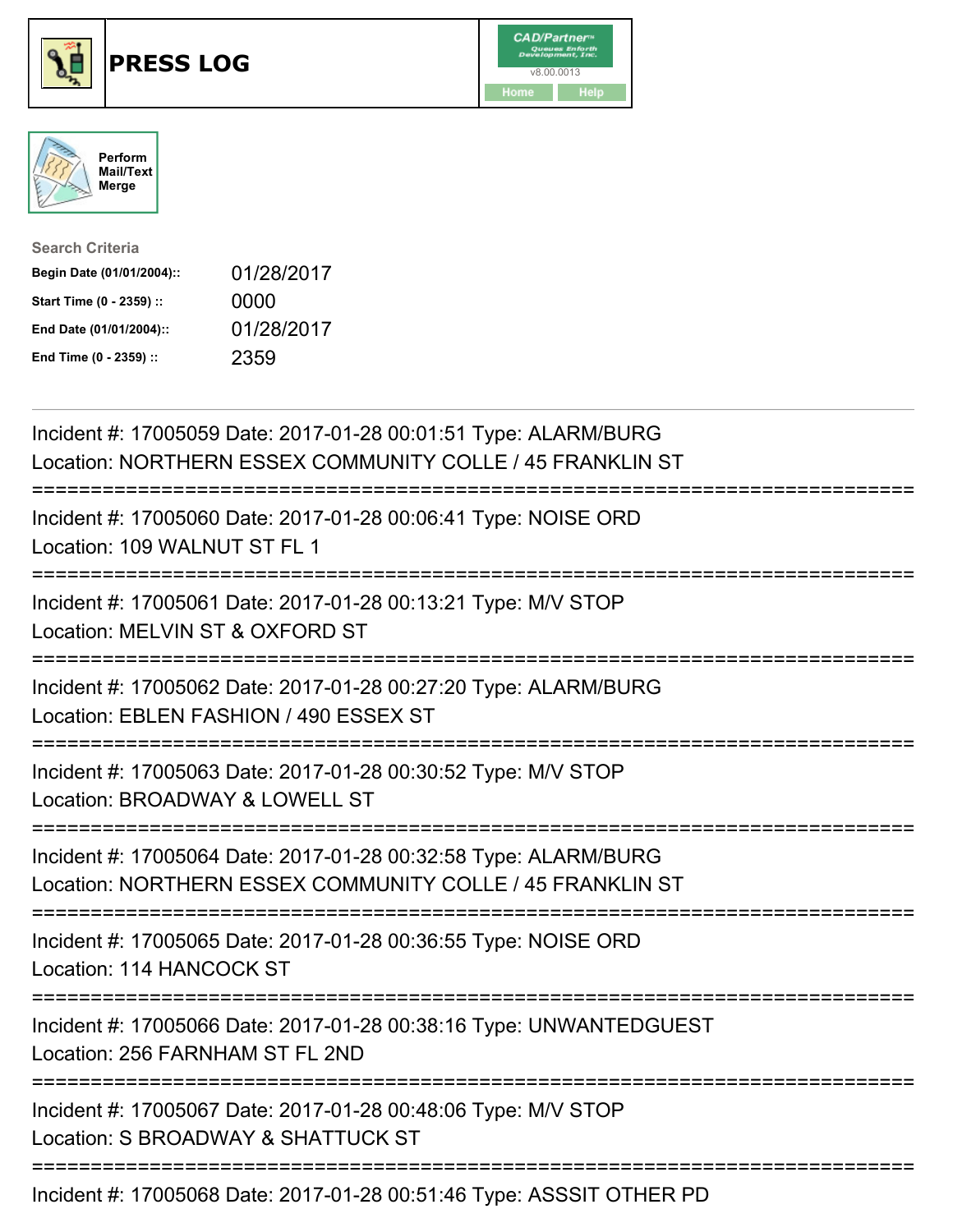Location: 122 WILLOW ST =========================================================================== Incident #: 17005069 Date: 2017-01-28 01:07:33 Type: MEDIC SUPPORT Location: 243 S BROADWAY =========================================================================== Incident #: 17005070 Date: 2017-01-28 01:32:30 Type: NOISE ORD Location: 92 BEACON ST #5 =========================================================================== Incident #: 17005071 Date: 2017-01-28 01:36:31 Type: M/V STOP Location: TOW SAMS / 389 BROADWAY =========================================================================== Incident #: 17005072 Date: 2017-01-28 01:54:27 Type: BUILDING CHK Location: TEDESCHIS / S UNION ST & WINTHROP AV =========================================================================== Incident #: 17005073 Date: 2017-01-28 02:02:13 Type: M/V STOP Location: 114 & 495 =========================================================================== Incident #: 17005074 Date: 2017-01-28 02:10:58 Type: M/V STOP Location: SEVEN ELEVEN / 99 HAMPSHIRE ST =========================================================================== Incident #: 17005075 Date: 2017-01-28 02:12:11 Type: M/V STOP Location: CITIZENS BANK / 160 WINTHROP AV =========================================================================== Incident #: 17005076 Date: 2017-01-28 02:13:23 Type: MEDIC SUPPORT Location: 176 WALNUT ST #1 =========================================================================== Incident #: 17005077 Date: 2017-01-28 02:15:27 Type: TOW/REPOSSED Location: 74 UNION ST =========================================================================== Incident #: 17005078 Date: 2017-01-28 02:17:04 Type: MV/BLOCKING Location: 251 FARNHAM ST #C =========================================================================== Incident #: 17005079 Date: 2017-01-28 02:27:02 Type: NOISE ORD Location: 84 OAK ST FL 3 =========================================================================== Incident #: 17005080 Date: 2017-01-28 02:41:08 Type: DISTURBANCE Location: BIG N' BEEFY / 415 BROADWAY =========================================================================== Incident #: 17005081 Date: 2017-01-28 02:57:10 Type: M/V STOP Location: FITZ ST & LAWRENCE ST =========================================================================== Incident #: 17005082 Date: 2017-01-28 03:02:02 Type: DISORDERLY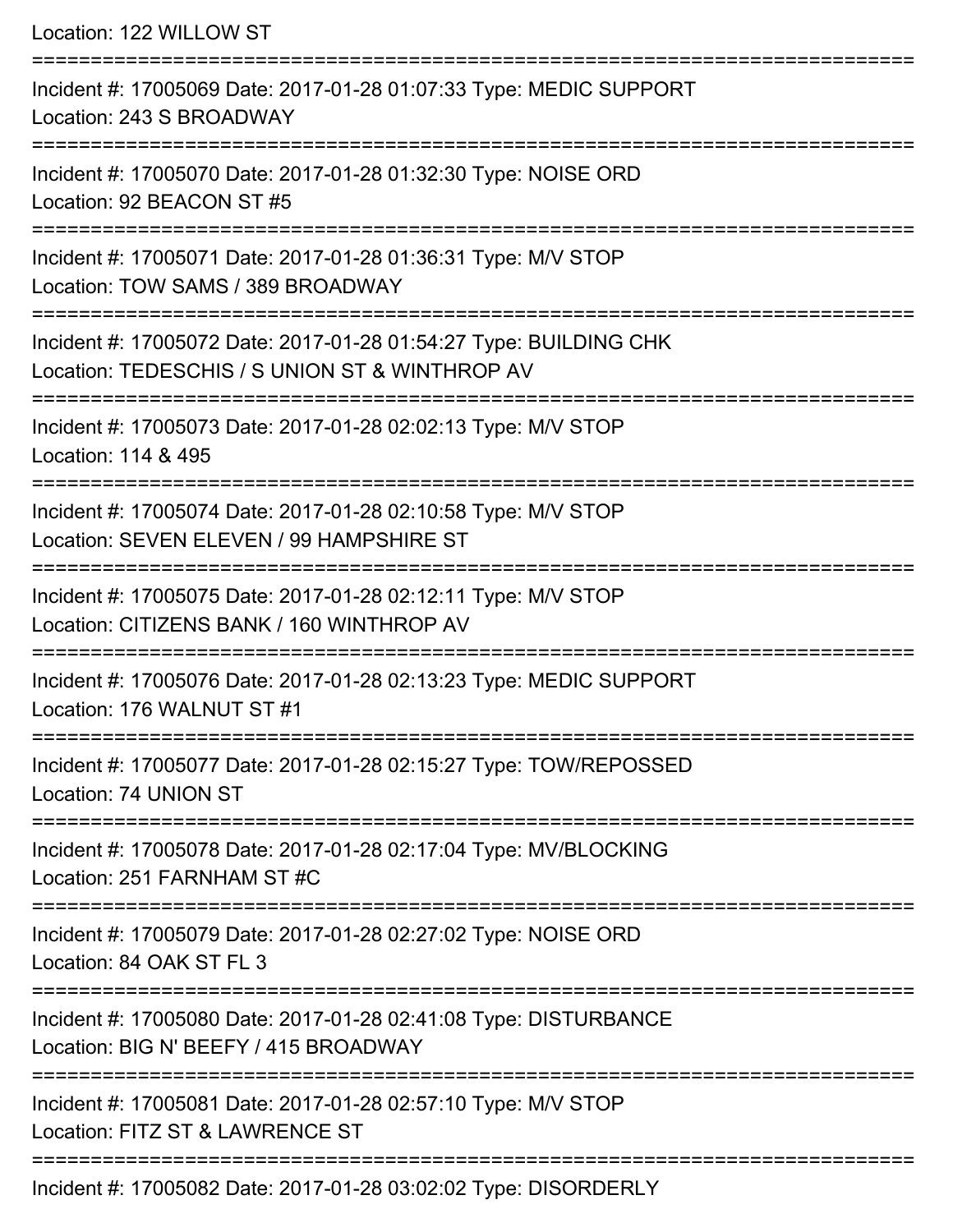| Incident #: 17005083 Date: 2017-01-28 03:15:17 Type: M/V STOP<br>Location: CANAL ST & MILL ST         |
|-------------------------------------------------------------------------------------------------------|
| Incident #: 17005084 Date: 2017-01-28 03:17:20 Type: M/V STOP<br>Location: MERRIMACK ST & PARKER ST   |
| Incident #: 17005085 Date: 2017-01-28 03:21:05 Type: NOISE ORD<br>Location: 489 S BROADWAY #13        |
| Incident #: 17005086 Date: 2017-01-28 03:43:38 Type: M/V STOP<br>Location: ALDER ST & WALNUT ST       |
| Incident #: 17005087 Date: 2017-01-28 03:44:16 Type: M/V STOP<br>Location: S BROADWAY & SYLVESTER ST  |
| Incident #: 17005088 Date: 2017-01-28 04:03:33 Type: M/V STOP<br>Location: 193 PARK ST                |
| Incident #: 17005089 Date: 2017-01-28 04:16:50 Type: HIT & RUN M/V<br><b>Location: 46 SHATTUCK ST</b> |
| Incident #: 17005090 Date: 2017-01-28 04:28:16 Type: M/V STOP<br>Location: AMESBURY ST & COMMON ST    |
| Incident #: 17005091 Date: 2017-01-28 04:29:45 Type: NOISE ORD<br>Location: 54 WASHINGTON ST FL 2     |
| Incident #: 17005092 Date: 2017-01-28 04:57:13 Type: SUS PERS/MV<br>Location: 231 E HAVERHILL ST      |
| Incident #: 17005093 Date: 2017-01-28 05:15:10 Type: M/V STOP<br>Location: HAVERHILL ST & JACKSON ST  |
| Incident #: 17005094 Date: 2017-01-28 06:00:23 Type: KEEP PEACE<br>Location: 47 MECHANIC ST #3        |
| Incident #: 17005095 Date: 2017-01-28 06:53:00 Type: NOISE ORD<br>Location: 2 MUSEUM SQ #914          |
| Incident #: 17005096 Date: 2017-01-28 07:06:23 Type: ALARMS                                           |

Location: EVENT AUTO PARTS / 67 WINTHROP AV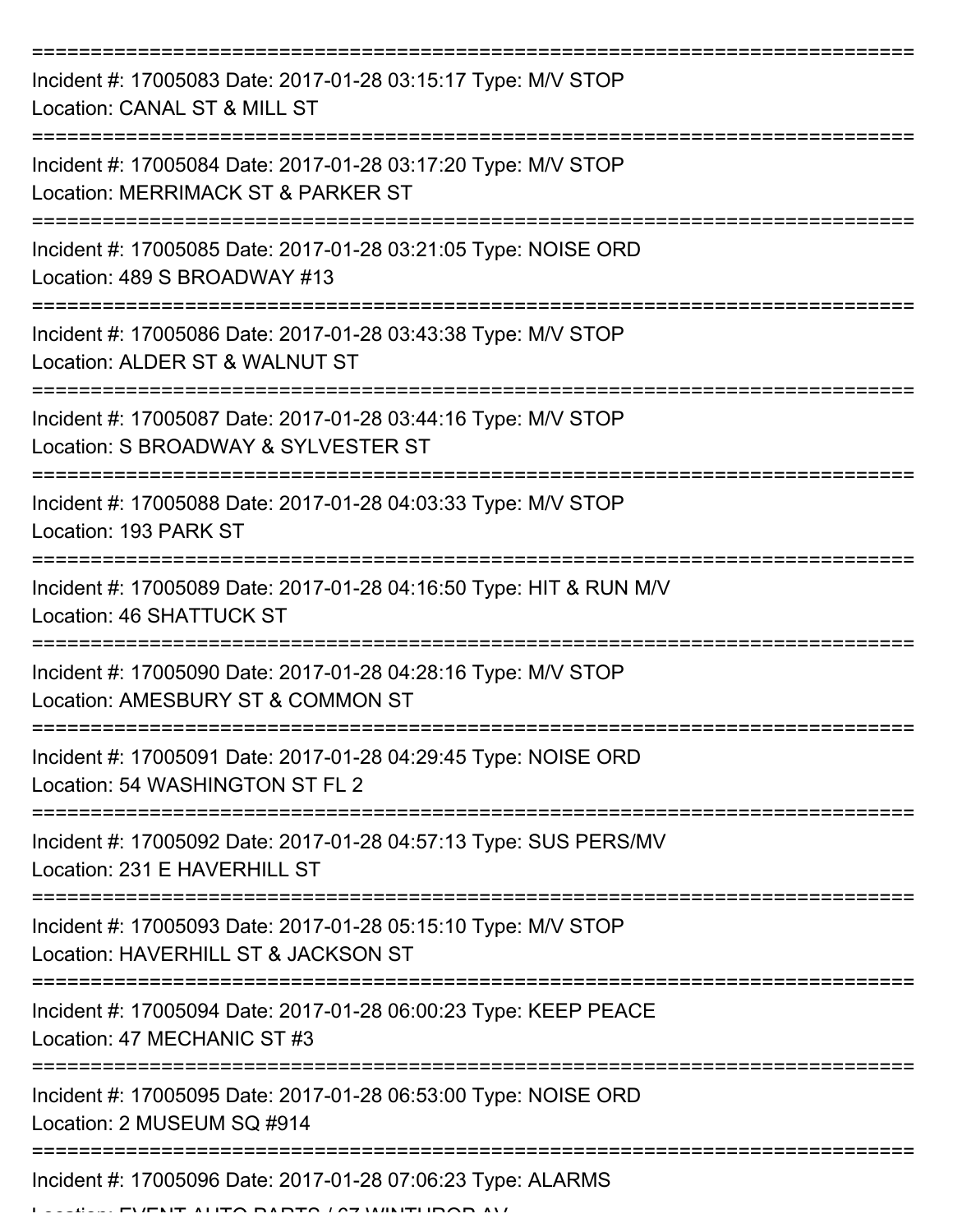| Incident #: 17005097 Date: 2017-01-28 08:15:20 Type: ALARMS<br>Location: GANGE REALTY / 273-274 PROSPECT ST          |
|----------------------------------------------------------------------------------------------------------------------|
| Incident #: 17005098 Date: 2017-01-28 08:41:42 Type: IDENTITY THEFT<br><b>Location: 8 BURLINGTON ST</b>              |
| Incident #: 17005099 Date: 2017-01-28 09:11:58 Type: ALARM/BURG<br>Location: CRICKET WIRELESS / 205 BROADWAY         |
| Incident #: 17005100 Date: 2017-01-28 09:22:06 Type: DISTURBANCE<br>Location: 32 LAWRENCE ST                         |
| Incident #: 17005101 Date: 2017-01-28 09:25:58 Type: LIC PLATE STO<br>Location: LAWRENCE ST & PARK ST                |
| Incident #: 17005102 Date: 2017-01-28 09:39:36 Type: STOL/MV/PAS<br>Location: NESMITH ST & TEXAS AV                  |
| Incident #: 17005103 Date: 2017-01-28 09:46:50 Type: ALARM/BURG<br>Location: HOWARD ST & PLEASANT ST                 |
| Incident #: 17005104 Date: 2017-01-28 10:01:32 Type: M/V STOP<br>Location: 300 HAMPSHIRE ST                          |
| Incident #: 17005105 Date: 2017-01-28 10:06:20 Type: INVEST CONT<br>Location: 33 BROOK                               |
| ===============<br>Incident #: 17005106 Date: 2017-01-28 10:15:56 Type: M/V STOP<br>Location: COMMON ST & JACKSON ST |
| Incident #: 17005107 Date: 2017-01-28 10:16:32 Type: M/V STOP<br>Location: 73 WINTHROP AV                            |
| Incident #: 17005108 Date: 2017-01-28 10:16:59 Type: M/V STOP<br>Location: MELVIN ST & WINTER ST                     |
| Incident #: 17005109 Date: 2017-01-28 10:17:45 Type: M/V STOP<br>Location: LEXINGTON ST & MYRTLE ST                  |
| Incident #: 17005110 Date: 2017-01-28 10:17:54 Type: DRUG VIO                                                        |

Location: 17 | ENOY CT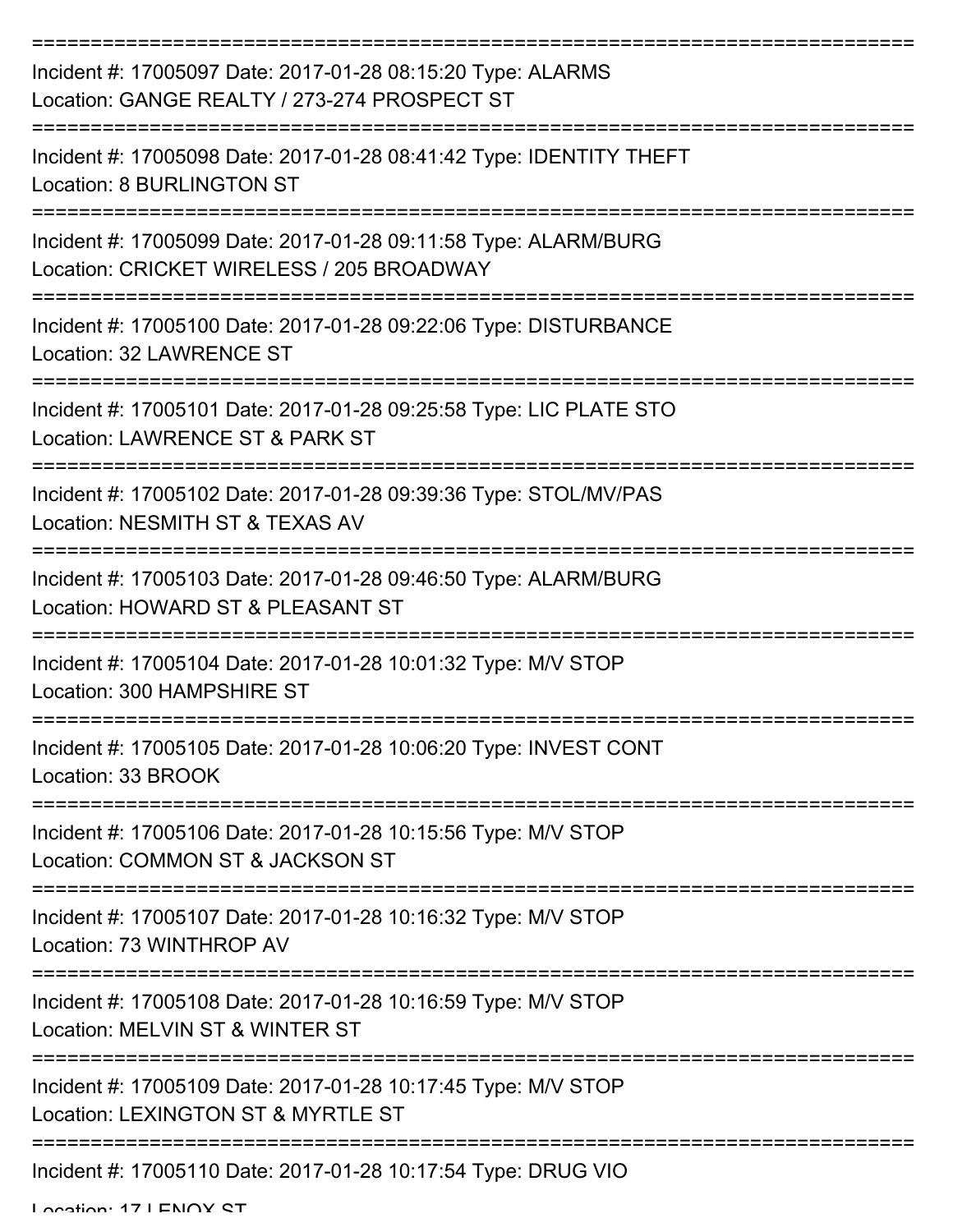| Incident #: 17005111 Date: 2017-01-28 10:25:38 Type: ALARM/BURG<br>Location: CURA PHARMACY / 203 ESSEX ST |
|-----------------------------------------------------------------------------------------------------------|
| Incident #: 17005112 Date: 2017-01-28 10:26:09 Type: M/V STOP<br>Location: 198 NEWBURY ST                 |
| Incident #: 17005113 Date: 2017-01-28 10:28:05 Type: M/V STOP<br>Location: 344 S UNION ST                 |
| Incident #: 17005114 Date: 2017-01-28 10:30:02 Type: M/V STOP<br>Location: 324 PROSPECT ST                |
| Incident #: 17005116 Date: 2017-01-28 10:38:02 Type: SUS PERS/MV<br>Location: 176 FARNHAM ST              |
| Incident #: 17005115 Date: 2017-01-28 10:38:27 Type: INVESTIGATION<br><b>Location: CENTRAL BRIDGE</b>     |
| Incident #: 17005117 Date: 2017-01-28 10:43:32 Type: M/V STOP<br>Location: 28 MELROSE ST                  |
| Incident #: 17005118 Date: 2017-01-28 10:48:19 Type: M/V STOP<br>Location: 28 MELROSE ST                  |
| Incident #: 17005119 Date: 2017-01-28 10:50:47 Type: M/V STOP<br>Location: AVON ST & BELMONT ST           |
| Incident #: 17005120 Date: 2017-01-28 10:56:19 Type: SUS PERS/MV<br>Location: COSTELLO PARK               |
| Incident #: 17005121 Date: 2017-01-28 11:01:07 Type: M/V STOP<br>Location: 10 SCHOOL ST                   |
| Incident #: 17005122 Date: 2017-01-28 11:07:12 Type: DRUG VIO<br>Location: CENTRE ST & SPRUCE ST          |
| Incident #: 17005123 Date: 2017-01-28 11:09:29 Type: DISTURBANCE<br>Location: 108 RIVERPOINT WAY          |
| Incident #: 17005124 Date: 2017-01-28 11:17:00 Type: ALARM/HOLD<br>Location: COLON RESD / 7 VINE ST       |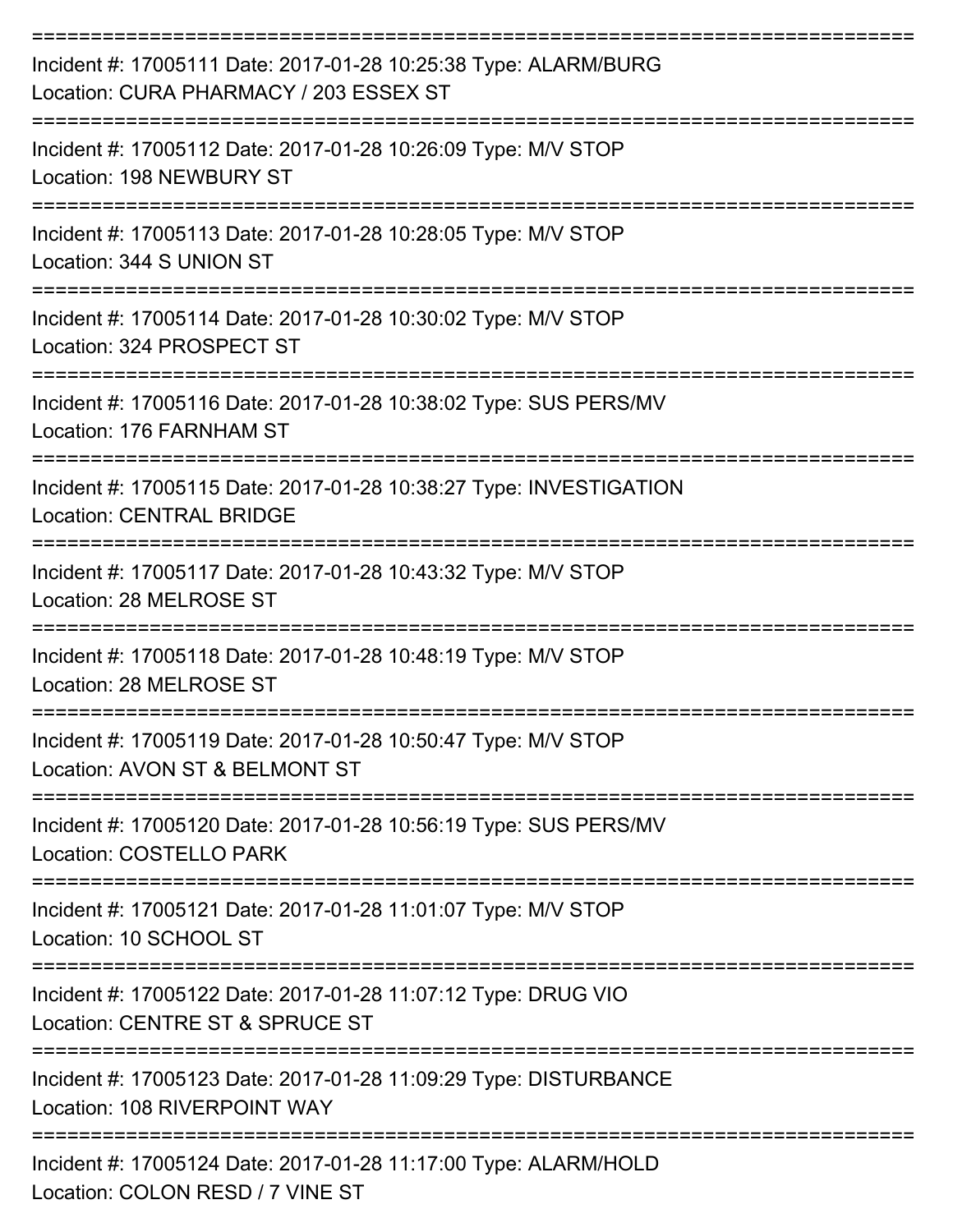| Incident #: 17005125 Date: 2017-01-28 11:17:04 Type: DRUG VIO<br><b>Location: COSTELLO PARK</b>                                                                     |
|---------------------------------------------------------------------------------------------------------------------------------------------------------------------|
| ====================================<br>Incident #: 17005126 Date: 2017-01-28 11:29:48 Type: DISTURBANCE<br>Location: 434 HOWARD ST FL 2                            |
| Incident #: 17005127 Date: 2017-01-28 11:40:28 Type: SUS PERS/MV<br>Location: 42 CROSS ST                                                                           |
| Incident #: 17005128 Date: 2017-01-28 11:46:32 Type: SUS PERS/MV<br><b>Location: PEMBERTON PARK</b>                                                                 |
| Incident #: 17005129 Date: 2017-01-28 11:47:15 Type: DISTURBANCE<br>Location: HAVERHILL ST & JENNINGS ST                                                            |
| Incident #: 17005130 Date: 2017-01-28 12:00:20 Type: MEDIC SUPPORT<br>Location: 28 SUMMER ST FL 3<br>.====================<br>----------------<br>----------------- |
| Incident #: 17005131 Date: 2017-01-28 12:24:58 Type: M/V STOP<br>Location: E HAVERHILL ST & PROSPECT ST                                                             |
| Incident #: 17005132 Date: 2017-01-28 12:26:11 Type: 911 HANG UP<br>Location: 38 E LAUREL ST                                                                        |
| Incident #: 17005133 Date: 2017-01-28 12:36:20 Type: MV/BLOCKING<br>Location: 148 EXCHANGE ST                                                                       |
| Incident #: 17005134 Date: 2017-01-28 12:38:17 Type: M/V STOP<br>Location: BROADWAY & METHUEN                                                                       |
| Incident #: 17005135 Date: 2017-01-28 12:53:18 Type: CK WELL BEING<br>Location: 2 MUSEUM SQ #APT111                                                                 |
| Incident #: 17005136 Date: 2017-01-28 12:58:48 Type: LOST PROPERTY<br>Location: 139 BENNINGTON ST                                                                   |
| Incident #: 17005137 Date: 2017-01-28 13:00:03 Type: SUS PERS/MV<br>Location: APPLETON ST & METHUEN ST                                                              |
| Incident #: 17005138 Date: 2017-01-28 13:04:54 Type: MEDIC SUPPORT<br>Location: 22 HOLTON ST                                                                        |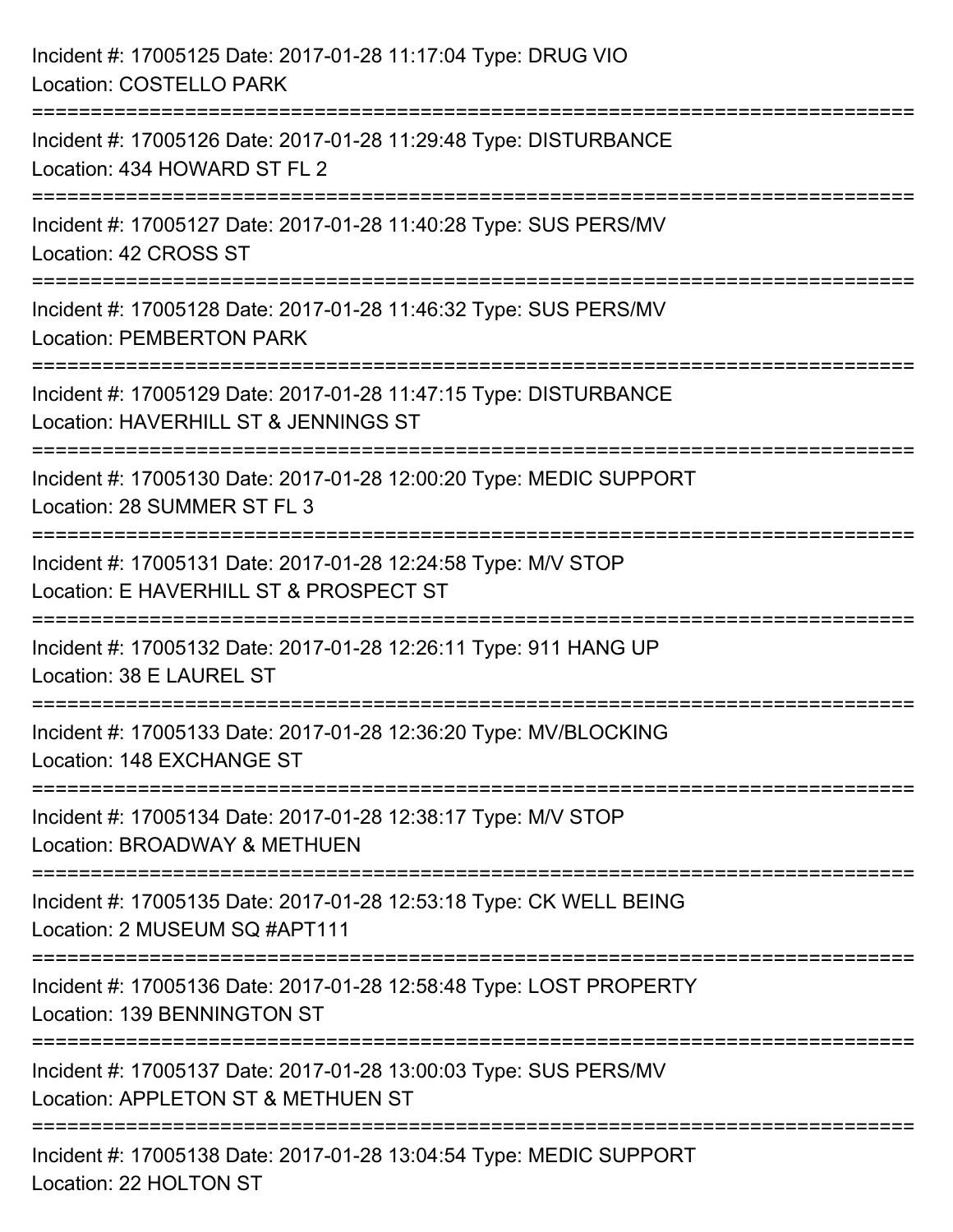| Incident #: 17005139 Date: 2017-01-28 13:33:59 Type: SUS PERS/MV<br>Location: 41 MONTGOMERY ST                                                  |
|-------------------------------------------------------------------------------------------------------------------------------------------------|
| Incident #: 17005140 Date: 2017-01-28 13:38:42 Type: DOMESTIC/PROG<br>Location: 93 BEACON ST                                                    |
| Incident #: 17005141 Date: 2017-01-28 13:49:33 Type: HIT & RUN M/V<br>Location: BERKELEY ST & FERN ST<br>=================================      |
| Incident #: 17005142 Date: 2017-01-28 14:14:43 Type: SUS PERS/MV<br>Location: 141 AMESBURY                                                      |
| Incident #: 17005143 Date: 2017-01-28 14:17:37 Type: ALARM/BURG<br>Location: ROLLINS SCHOOL / 451 HOWARD ST                                     |
| Incident #: 17005144 Date: 2017-01-28 14:30:03 Type: ALARM/BURG<br>Location: DYKMAN WELDING / 85 BLANCHARD ST<br>============================== |
| Incident #: 17005145 Date: 2017-01-28 14:34:55 Type: DOMESTIC/PROG<br>Location: 333 HOWARD ST #19                                               |
| Incident #: 17005146 Date: 2017-01-28 14:42:54 Type: NOISE ORD<br>Location: 272 E HAVERHILL ST #2                                               |
| Incident #: 17005147 Date: 2017-01-28 14:52:06 Type: THREATS<br>Location: HAFFNERS GAS STATION / 262 LAWRENCE ST                                |
| Incident #: 17005148 Date: 2017-01-28 14:56:53 Type: HIT & RUN M/V<br>Location: 154 S BROADWAY                                                  |
| Incident #: 17005149 Date: 2017-01-28 15:05:51 Type: ANIMAL COMPL<br>Location: 20 DAISY ST                                                      |
| Incident #: 17005150 Date: 2017-01-28 15:07:42 Type: SUS PERS/MV<br>Location: RIVERVIEW PL & WATER ST                                           |
| Incident #: 17005151 Date: 2017-01-28 15:33:39 Type: DK (DRUNK)<br>Location: 187 BROADWAY                                                       |
| Incident #: 17005152 Date: 2017-01-28 15:52:58 Type: MAL DAMG PROG<br>Location: 327 ANDOVER ST                                                  |

===========================================================================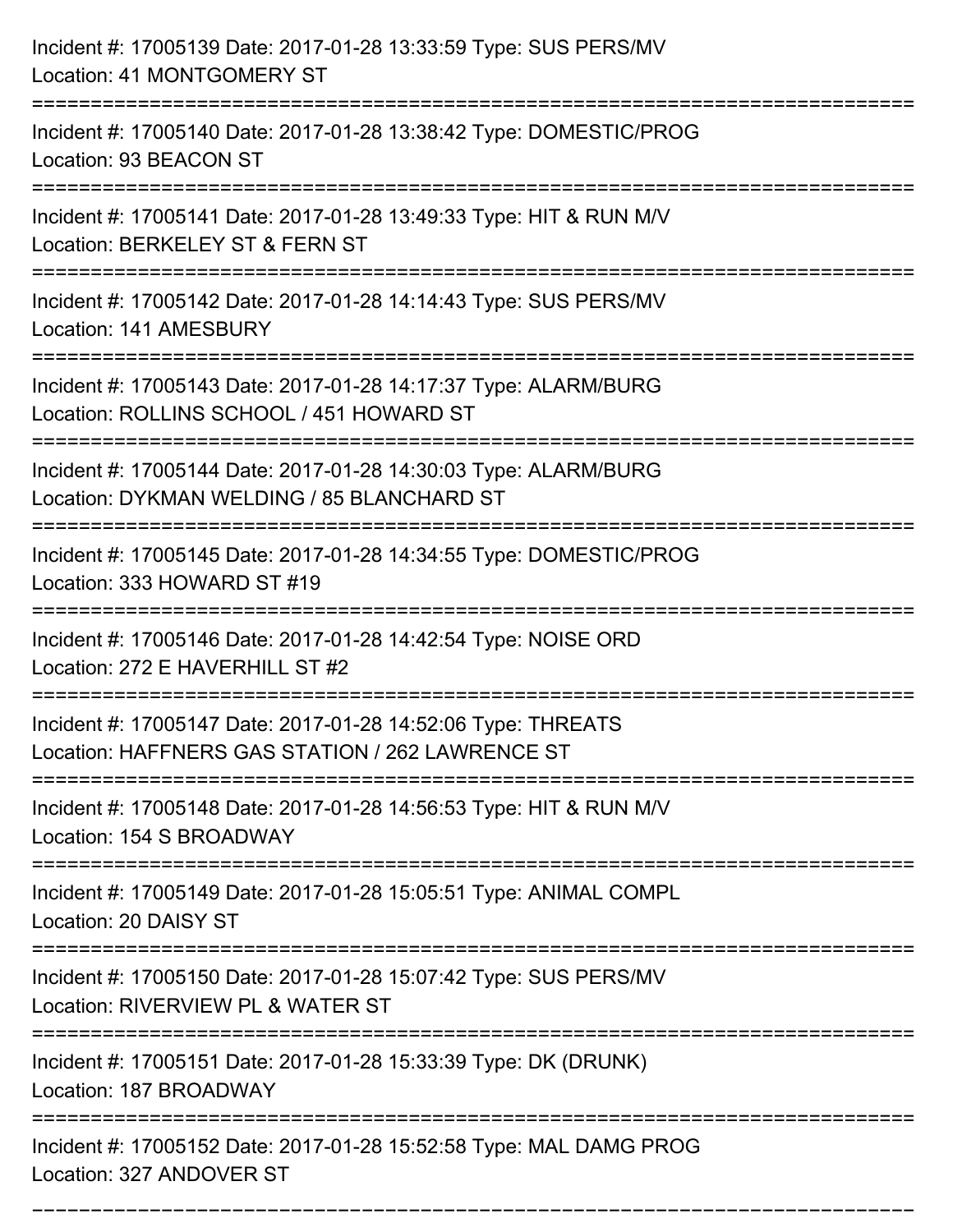| Incident #: 17005153 Date: 2017-01-28 16:01:45 Type: TOW/REPOSSED<br>Location: 473 ESSEX ST                       |
|-------------------------------------------------------------------------------------------------------------------|
| Incident #: 17005154 Date: 2017-01-28 16:14:14 Type: AUTO ACC/NO PI<br>Location: 287 JACKSON ST                   |
| Incident #: 17005155 Date: 2017-01-28 16:19:26 Type: SUS PERS/MV<br><b>Location: PEMBERTON PARK</b>               |
| Incident #: 17005156 Date: 2017-01-28 16:26:39 Type: DOMESTIC/PROG<br>Location: 324 WALNUT ST FL 2                |
| Incident #: 17005157 Date: 2017-01-28 16:33:55 Type: MAN DOWN<br>Location: 620 ESSEX ST<br>====================== |
| Incident #: 17005158 Date: 2017-01-28 16:39:39 Type: LIC PLATE STO<br>Location: 6 JACKSON TER                     |
| Incident #: 17005159 Date: 2017-01-28 16:59:56 Type: ALARM/BURG<br>Location: DOCTORS CENTER / 100 AMESBURY ST     |
| Incident #: 17005160 Date: 2017-01-28 17:04:18 Type: SUS PERS/MV<br>Location: 189 PARK ST                         |
| Incident #: 17005161 Date: 2017-01-28 17:19:48 Type: M/V STOP<br>Location: HAMPSHIRE ST & LOWELL ST               |
| Incident #: 17005162 Date: 2017-01-28 17:23:03 Type: M/V STOP<br>Location: AMESBURY ST & LOWELL ST                |
| Incident #: 17005163 Date: 2017-01-28 17:23:08 Type: FIGHT<br>Location: MCDONALDS / 50 BROADWAY                   |
| Incident #: 17005164 Date: 2017-01-28 17:30:09 Type: WARRANT SERVE<br>Location: 572 ESSEX ST #6A                  |
| Incident #: 17005165 Date: 2017-01-28 17:31:27 Type: M/V STOP<br>Location: COLUMBIA GAS / 55 MARSTON ST           |
| Incident #: 17005166 Date: 2017-01-28 17:31:38 Type: CARJACKING<br>Location: 96 RAILROAD ST                       |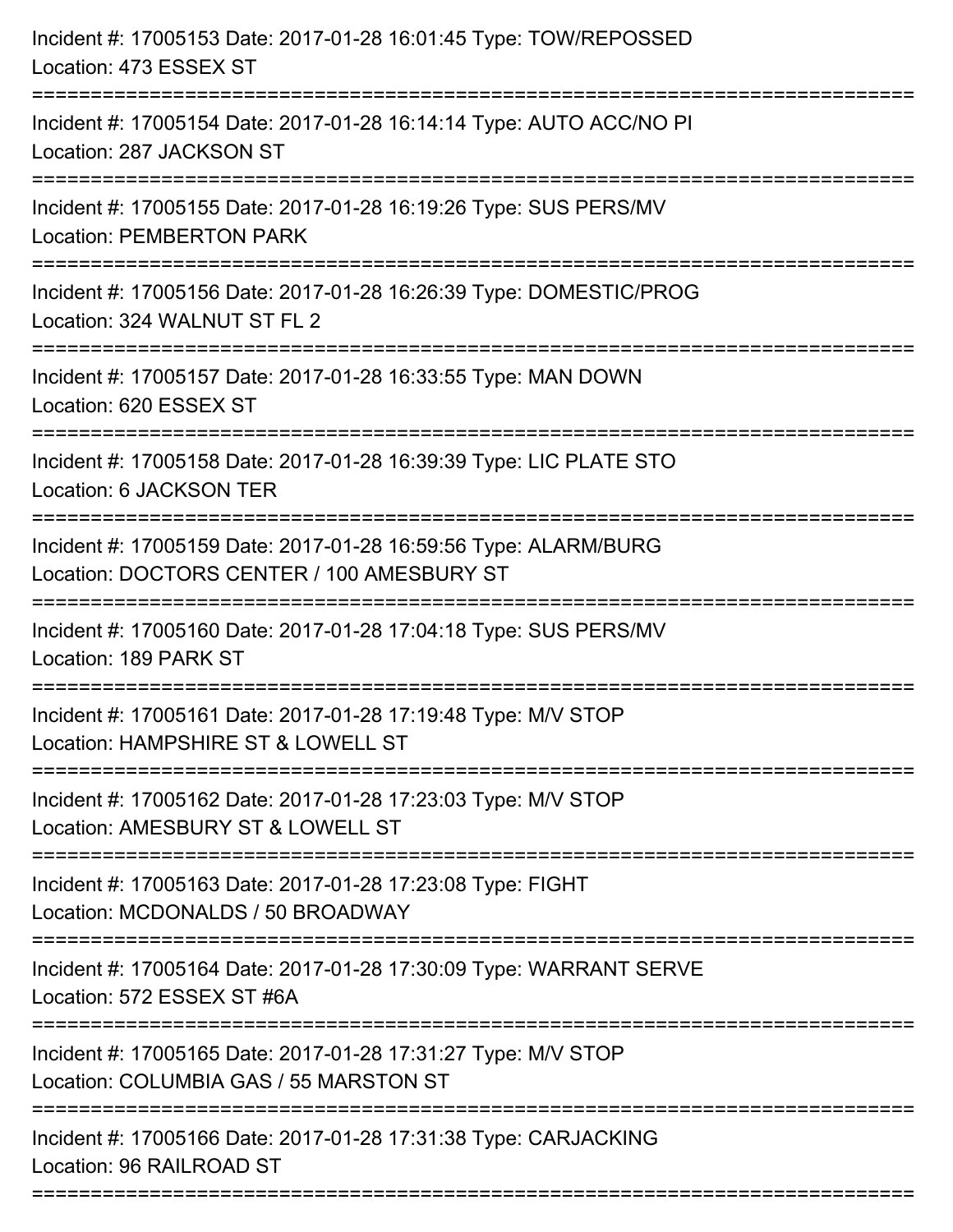Location: 23 TRENTON ST

| Incident #: 17005167 Date: 2017-01-28 17:45:29 Type: CARJACKING<br>Location: 222 BRUCE ST                |
|----------------------------------------------------------------------------------------------------------|
| Incident #: 17005168 Date: 2017-01-28 17:49:42 Type: M/V STOP<br><b>Location: 1 GENERAL ST</b>           |
| Incident #: 17005170 Date: 2017-01-28 18:11:09 Type: CARJACKING<br>Location: BENNINGTON ST & LAWRENCE ST |
| Incident #: 17005171 Date: 2017-01-28 18:14:19 Type: DISTURBANCE<br>Location: SARATOGA ST & SARATOGA TER |
| Incident #: 17005172 Date: 2017-01-28 18:15:44 Type: M/V STOP<br>Location: HAVERHILL ST & JACKSON ST     |
| Incident #: 17005173 Date: 2017-01-28 18:53:52 Type: M/V STOP<br>Location: ALDER ST & HAMPSHIRE ST #     |
| Incident #: 17005174 Date: 2017-01-28 18:55:23 Type: M/V STOP<br>Location: ESSEX ST & FRANKLIN ST        |
| Incident #: 17005175 Date: 2017-01-28 18:56:30 Type: M/V STOP<br>Location: BRADFORD ST & BROADWAY        |
| Incident #: 17005176 Date: 2017-01-28 18:59:48 Type: M/V STOP<br><b>Location: MARSTON ST</b>             |
| Incident #: 17005177 Date: 2017-01-28 18:59:59 Type: M/V STOP<br>Location: FOREST ST & HAVERHILL ST      |
| Incident #: 17005178 Date: 2017-01-28 19:08:27 Type: M/V STOP<br>Location: HOWARD ST & STORROW ST        |
| Incident #: 17005179 Date: 2017-01-28 19:09:47 Type: AUTO ACC/NO PI<br>Location: WINTHROP AV             |
| Incident #: 17005180 Date: 2017-01-28 19:24:06 Type: LOST PROPERTY<br>Location: 80 WARREN ST             |
|                                                                                                          |

Incident #: 17005181 Date: 2017 01 28 19:33:55 Type: M/V STOP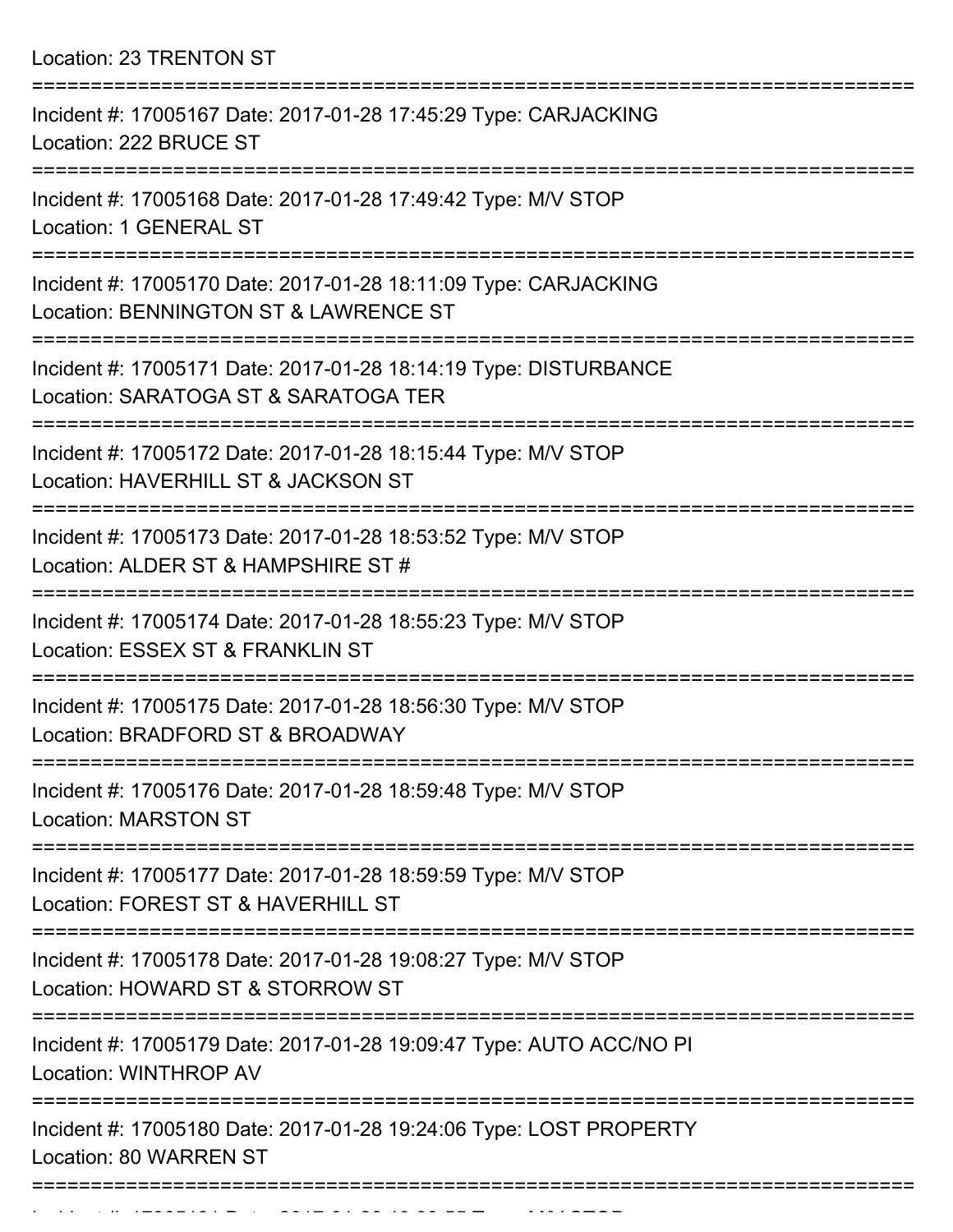Location: BROADWAY & PARK ST =========================================================================== Incident #: 17005182 Date: 2017-01-28 19:35:05 Type: M/V STOP Location: NEWBURY ST =========================================================================== Incident #: 17005183 Date: 2017-01-28 19:39:31 Type: M/V STOP Location: HAVERHILL ST & JACKSON ST =========================================================================== Incident #: 17005184 Date: 2017-01-28 19:42:27 Type: M/V STOP Location: AMESBURY ST & HAVERHILL ST =========================================================================== Incident #: 17005185 Date: 2017-01-28 19:44:57 Type: M/V STOP Location: HIGH ST & PLEASANT ST =========================================================================== Incident #: 17005186 Date: 2017-01-28 19:48:19 Type: M/V STOP Location: HAVERHILL ST & LAWRENCE ST =========================================================================== Incident #: 17005187 Date: 2017-01-28 19:56:02 Type: DEATH SUDDEN Location: 353 ELM ST #713 =========================================================================== Incident #: 17005188 Date: 2017-01-28 19:56:56 Type: RECOV/STOL/MV Location: 19 ALLYN TER =========================================================================== Incident #: 17005189 Date: 2017-01-28 19:57:58 Type: M/V STOP Location: BROADWAY & GREEN ST =========================================================================== Incident #: 17005190 Date: 2017-01-28 20:00:39 Type: M/V STOP Location: MERRIMACK ST =========================================================================== Incident #: 17005191 Date: 2017-01-28 20:05:54 Type: M/V STOP Location: DAISY ST & HOLLY ST =========================================================================== Incident #: 17005192 Date: 2017-01-28 20:07:29 Type: M/V STOP Location: COMMON ST & JACKSON ST =========================================================================== Incident #: 17005193 Date: 2017-01-28 20:16:18 Type: A&B PAST Location: 16 CHESTNUT ST FL 1 =========================================================================== Incident #: 17005194 Date: 2017-01-28 20:17:01 Type: M/V STOP Location: CAMBRIDGE ST & WINTHROP AV ===========================================================================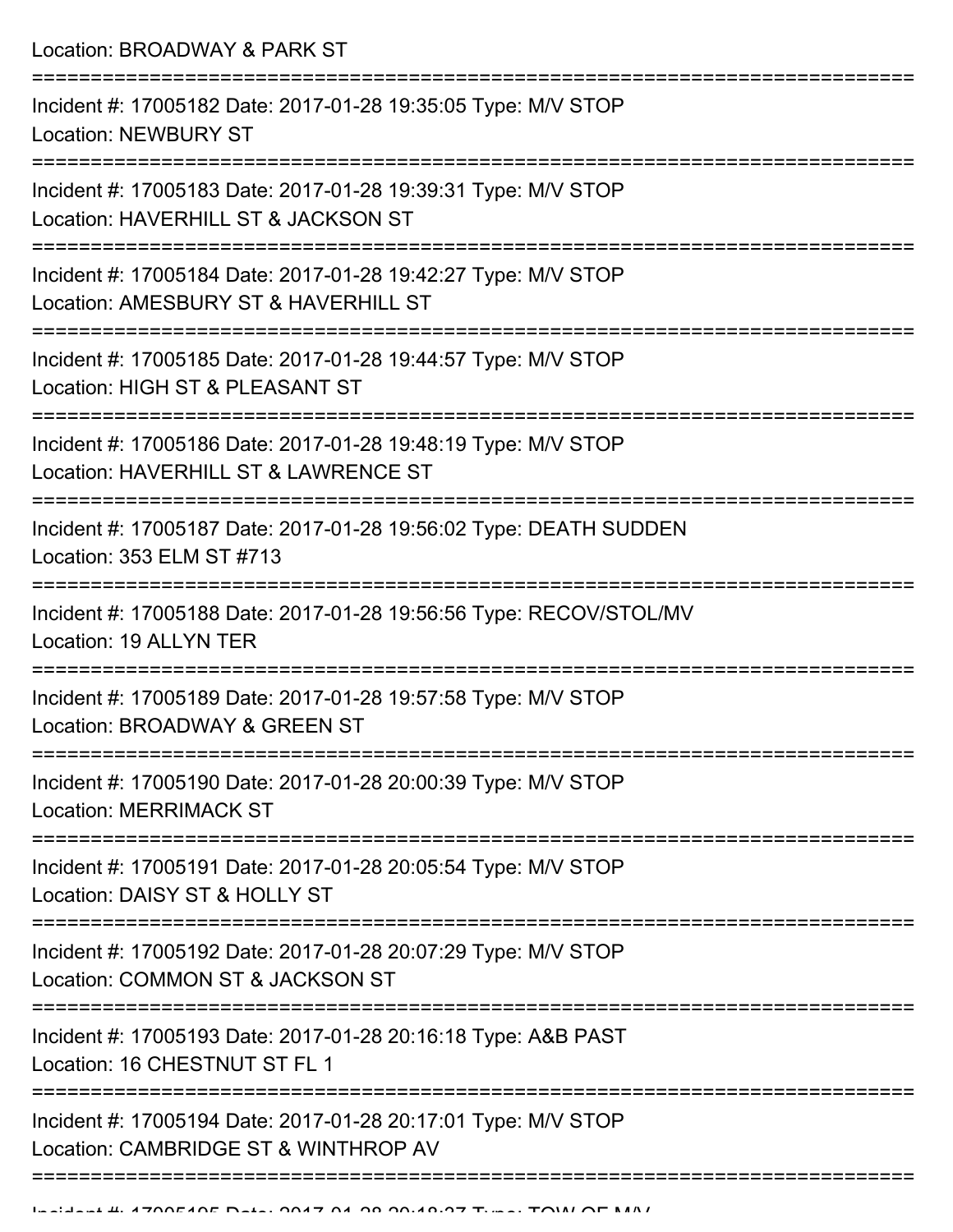| Location: METHUEN ST & UNION ST                                                                                    |
|--------------------------------------------------------------------------------------------------------------------|
| Incident #: 17005196 Date: 2017-01-28 20:19:26 Type: NOISE ORD<br>Location: 245 PROSPECT ST                        |
| Incident #: 17005197 Date: 2017-01-28 20:28:17 Type: M/V STOP<br>Location: COMMON ST & LAWRENCE ST                 |
| Incident #: 17005198 Date: 2017-01-28 20:29:21 Type: M/V STOP<br>Location: BROADWAY & COMMON ST                    |
| =====================<br>Incident #: 17005199 Date: 2017-01-28 20:31:13 Type: M/V STOP<br>Location: 50 WINTHROP AV |
| Incident #: 17005200 Date: 2017-01-28 20:32:52 Type: M/V STOP<br>Location: AMESBURY ST & COMMON ST                 |
| Incident #: 17005201 Date: 2017-01-28 20:33:31 Type: M/V STOP<br>Location: CANAL ST & UNION ST                     |
| Incident #: 17005202 Date: 2017-01-28 20:38:22 Type: M/V STOP<br>Location: PROSPECT ST & GENERAL ST                |
| Incident #: 17005204 Date: 2017-01-28 20:38:25 Type: M/V STOP<br>Location: FALLS BRIDGE                            |
| Incident #: 17005203 Date: 2017-01-28 20:40:00 Type: M/V STOP<br>Location: 37 ESSEX ST                             |
| Incident #: 17005205 Date: 2017-01-28 20:57:39 Type: M/V STOP<br>Location: APPLETON WY & ESSEX ST                  |
| Incident #: 17005206 Date: 2017-01-28 21:00:02 Type: M/V STOP<br>Location: ESSEX ST & FRANKLIN ST                  |
| Incident #: 17005207 Date: 2017-01-28 21:03:14 Type: M/V STOP<br>Location: FRANKLIN ST & HAVERHILL ST              |
| Incident #: 17005208 Date: 2017-01-28 21:14:24 Type: KEEP PEACE<br>Location: 67 BROMFIELD ST FL 2ND                |
| Incident #: 17005209 Date: 2017-01-28 21:22:49 Type: MEDIC SUPPORT                                                 |